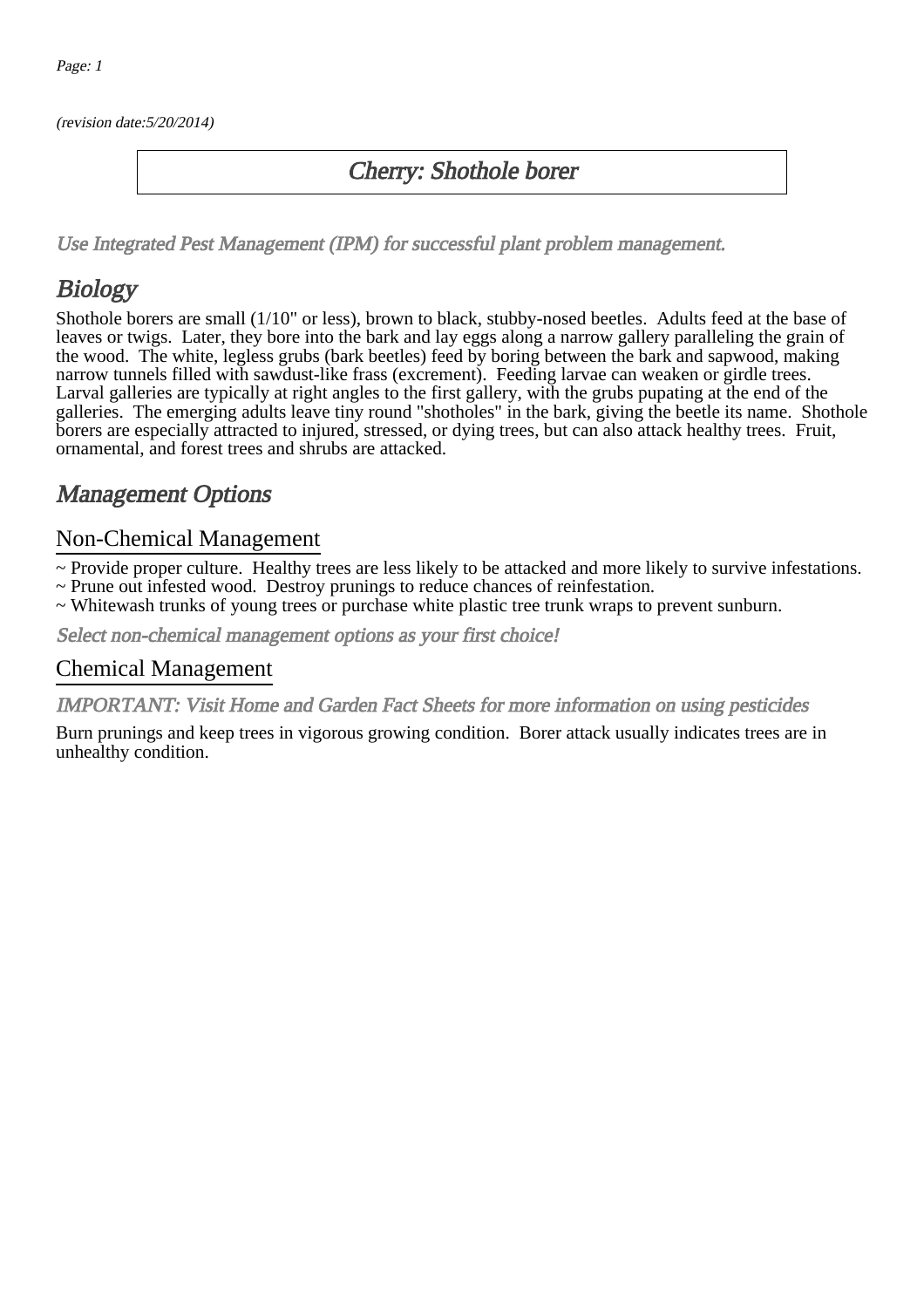# Cherry: Shothole borer

# Images



~ Caption: Shothole borer infestation holes ~ Photo by: A.L. Antonelli

~ Caption: Shothole borer holes on apple ~ Photo by: R.S. Byther

~ Caption: Shothole borer galleries ~ Photo by: E.H. Beers